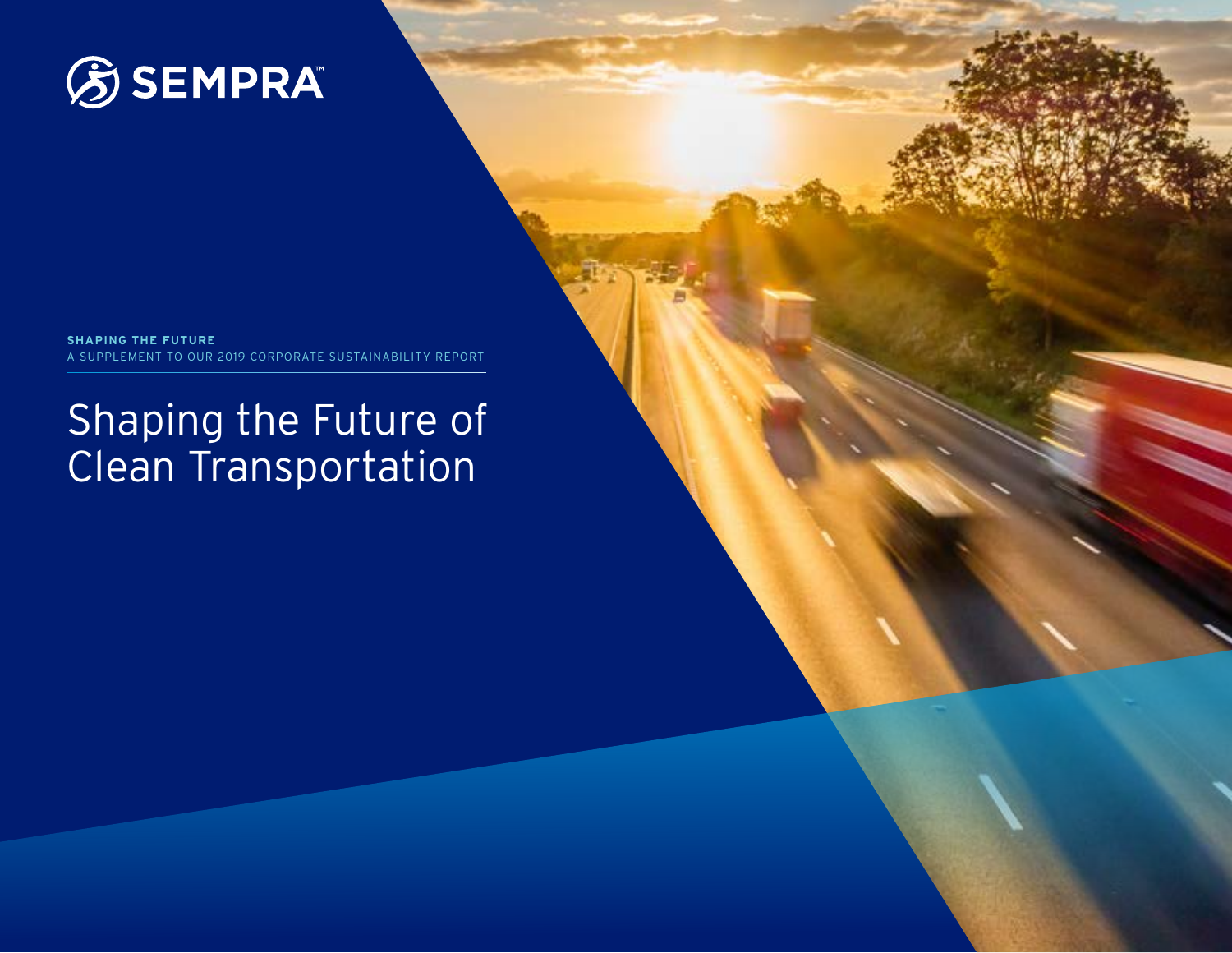At Sempra, we deliver energy with purpose<sup>1</sup> to over 35 million customers. There is a critical need to build a new global energy system by the middle of the century and Sempra is well positioned to take a leadership role in the required energy transition, while capturing new opportunities to grow and scale its business in the service of others…this includes the transportation sector.

Transportation is the backbone of the U.S. economy. Goods worth more than 13 trillion<sup>[2](https://www.bts.gov/topics/freight-transportation/freight-shipments-mode)</sup> were transported by truck or rail in the U.S. in 2017, while demand for transportation-related goods and services accounted for \$1.9 trillion<sup>[3](https://data.bts.gov/stories/s/TET-contibution-2-test-/pgc3-e7j9)</sup>, or 9.4 percent of U.S. GDP, in 2018.

Transportation also results in the release of significant greenhouse gas emissions. In the Unites States, transportation is responsible for nearly 30%<sup>[4](https://www.epa.gov/ghgemissions/sources-greenhouse-gas-emissions)</sup> of the country's greenhouse gas emissions, more than any other economic sector. Worldwide, this figure is lower but still significant at 20%<sup>[5](https://ourworldindata.org/co2-emissions-from-transport)</sup>.

If the United States, as well as the world, is committed to lowering emissions, the transportation sector will be a vital component. To that end, this supplement to Sempra's corporate sustainability report discusses:

- **Clean transportation goals** being implemented domestically and globally;
- **Additional energy infrastructure** needed to achieve those goals; and
- The **crucial role utility infrastructure will play** in this transition.

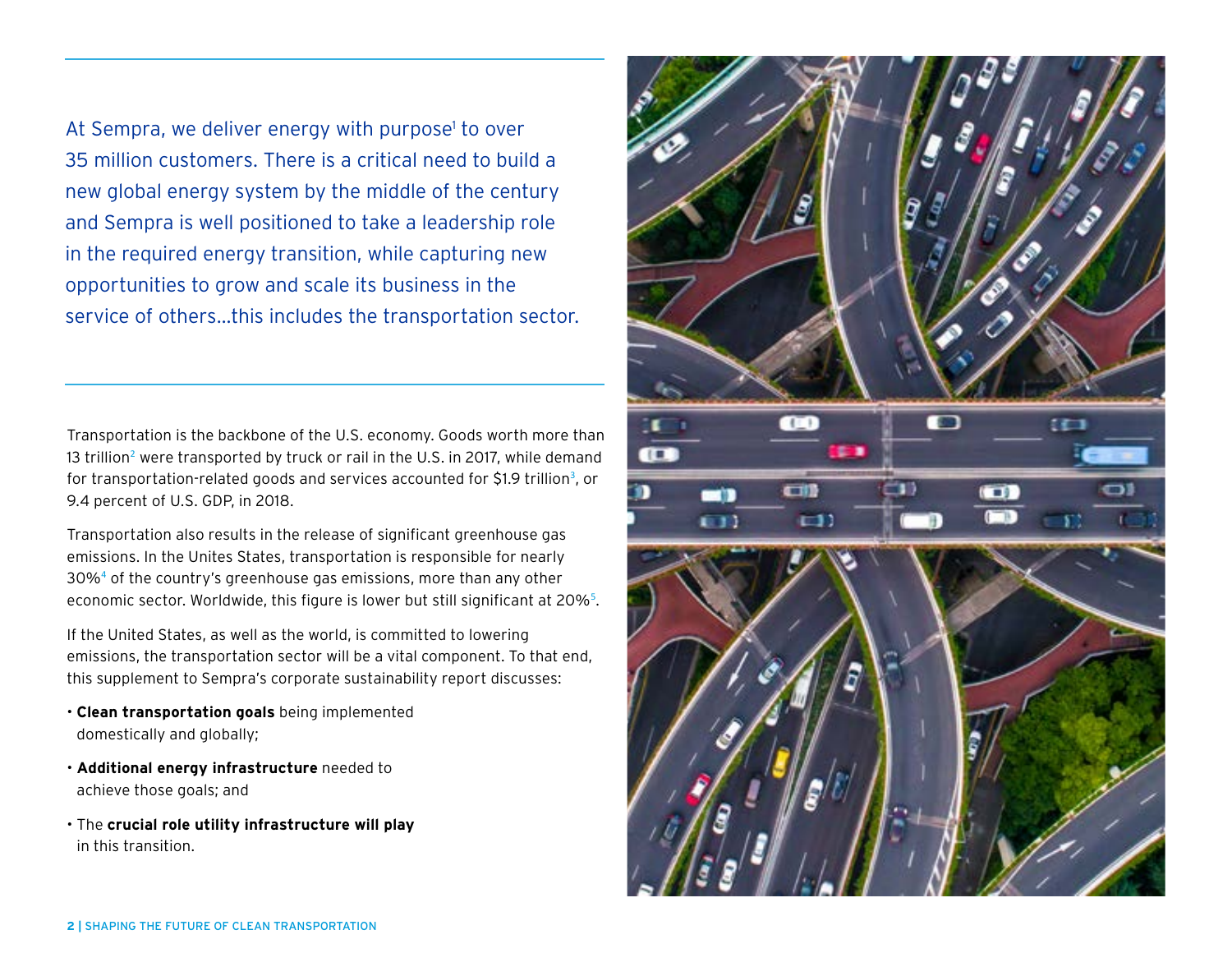# Clean Transportation Goals

Policymakers in the U.S. $<sup>6</sup>$  $<sup>6</sup>$  $<sup>6</sup>$  and around the globe<sup>[7](https://theclimatecenter.org/wp-content/uploads/2020/03/Survey-on-Global-Activities-to-Phase-Out-ICE-Vehicles-update-3.18.20-1.pdf)</sup> have set bold clean</sup> transportation goals. A 15-state memorandum of understanding $8,9,10$  $8,9,10$  $8,9,10$  $8,9,10$  $8,9,10$ announced in July 2020 sets a goal that 100 percent of truck and bus sales be zero-emissions vehicles by 2050, with an interim goal of 30 percent by 2030. California Governor Gavin Newsom set an even more aggressive goal. His executive order<sup>[11](https://www.gov.ca.gov/2020/09/23/governor-newsom-announces-california-will-phase-out-gasoline-powered-cars-drastically-reduce-demand-for-fossil-fuel-in-californias-fight-against-climate-change/)</sup> in September 2020 states that all new cars and passenger trucks sold in the state must be zero-emission vehicles by 2035. And in just his first few days in office, President Biden signed an executive order<sup>[12](https://www.whitehouse.gov/briefing-room/presidential-actions/2021/01/27/executive-order-on-tackling-the-climate-crisis-at-home-and-abroad/)</sup> that directs federal officials to devise a plan for converting all federal, state, local and tribal fleets, including 225,000 Postal Service vehicles, to "clean and zero-emission vehicles."

#### **Total U.S. Greenhouse Gas Emissions by Economic Sector in 2018**



According to the U.S. EPA, switching<sup>3</sup> to alternative fuels is one way to decrease emissions from the transportation sector, which generates more greenhouse gas emissions than any other sector.

Source: U.S. EPA<sup>2</sup>

Likewise, in Europe, decarbonization of transportation is a core theme and a long-term objective<sup>[13](https://ec.europa.eu/transport/themes/urban/cts_en)</sup>. The European Commission's "Sustainable and Smart Transportation Strategy," released in December 2020<sup>[14](https://ec.europa.eu/commission/presscorner/detail/en/ip_20_2329)</sup>, is expected to result in a 90 percent cut in emissions by 2050<sup>[15](https://ec.europa.eu/transport/sites/transport/files/legislation/com20200789.pdf)</sup>. And in China, an important milestone was reached at the end of 2020 when nearly five million new energy vehicles (NEVs), including battery electric, plug-in hybrid, and fuel cell vehicles, were operating on China's roads.

These goals will be achieved through a mix of fuel sources rather than a reliance on any one source.

- In the medium- and heavy-duty sector electric vehicles will be the choice for some customers for cost-effective depot charging and regional haul applications. This sector will also look to alternative-fuel vehicles that rely on **compressed natural gas (CNG), liquified natural gas (LNG) and**  hydrogen<sup>16,17,18</sup> for some regional- and long-haul applications. As discussed in more detail below, CNG and LNG vehicles can have a negative carbon intensity when renewable natural gas (RNG) is used.
- **Electricity** has proven applications in the passenger vehicle sector where range may be less of a factor, and convenient at-home charging a strong incentive<sup>19</sup>. Additionally, deployment of medium- and heavy-duty (MD/ HD) battery electric vehicles (BEVs) for commercial fleets is accelerating. Commercial offerings of MD/HD battery-electric vehicles have increased, and medium to large scale vehicle purchases are beginning to occur in leading fleets. At the same time, local, state and federal policy and goal setting for zero emissions vehicle adoption is expanding. Source: [https://www.atlasevhub.com/resource/california-heavy-duty-fleet](https://www.atlasevhub.com/resource/california-heavy-duty-fleet-electrification/)[electrification/](https://www.atlasevhub.com/resource/california-heavy-duty-fleet-electrification/)

## Additional Energy Infrastructure

Energy infrastructure makes clean transportation possible. Today In the U.S., more than 78,000 electric chargers, 1,600 compressed natural gas (CNG) fueling stations, nearly 120 liquefied natural gas (LNG) fueling stations<sup>[20](https://afdc.energy.gov/data/10332)</sup> and 45 hydrogen refueling stations are already in operation. But to meet the goals being set significant additional infrastructure investment will be needed: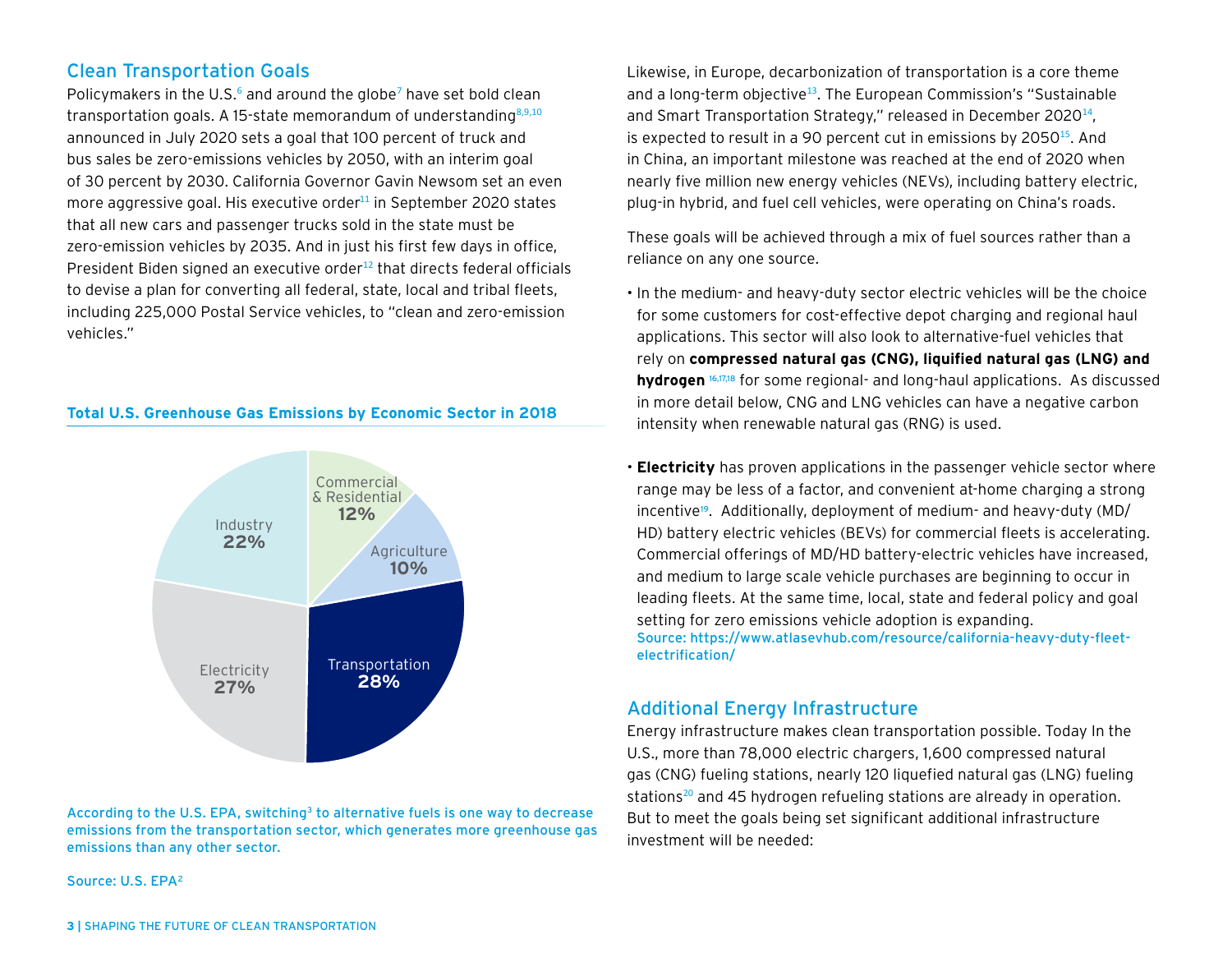**4 |** SHAPING THE FUTURE OF CLEAN TRANSPORTATION

• According to one projection<sup>[21](https://www.grandviewresearch.com/press-release/global-electric-vehicle-ev-charging-infrastructure-market)</sup>, the global electric vehicle (EV) charging infrastructure market will reach \$111.75 billion by 2027.

**Electric transmission and distribution system upgrades** will be needed to support this growth<sup>[22](https://www.powermag.com/driving-change-on-the-grid-the-impact-of-ev-adoption/)</sup>. This includes "make-ready" work - the circuit-bycircuit changes needed to support the addition of as few as 2-3 electric vehicles on a street – as well as the upgrades needed to support large commercial or governmental fleets.

- Demand for natural gas and CNG as a transportation fuel is also projected to increase[23](https://www.credenceresearch.com/press/global-compressed-natural-gas-cng-market). This will require **the upgrade and expansion**  of natural gas/CNG fueling infrastructure<sup>[24](http://info.opisnet.com/trustar-expects-us-cng-market-expansion-to-accelerate-amid-gas-output-growth)[,25](https://www.ngvglobal.com/blog/250-cng-stations-for-trustar-energy-in-growing-u-s-market-0427)</sup> to support medium and heavy-duty vehicles.
- The need for **infrastructure to support the use of hydrogen** is expected to increase in Europe<sup>[26](https://www.petroleum-economist.com/articles/low-carbon-energy/energy-transition/2020/eu-stakes-claim-to-hydrogen-future)</sup>, Asia<sup>[27](https://asian-power.com/power-utility/news/growth-opportunities-arise-green-hydrogen-in-asia-pacific)</sup> and the U.S. where the fuel is a key component of President Biden's energy strategy<sup>[28](https://joebiden.com/clean-energy/)</sup>.
- **The expansion of LNG infrastructure**, including fueling stations and liquefaction facilities, will be required to support the expected increase $^{29}$  $^{29}$  $^{29}$ in the use of LNG as a fuel in both road and maritime transport. More than 4,500 LNG trucks were registered and 80 LNG refueling stations were added in Europe in 2019<sup>[30](https://www.rivieramm.com/news-content-hub/news-content-hub/growing-uptake-of-lng-fuelled-vehicles-as-refueling-infrastructure-increases-59118)</sup>.

The California Energy Commission projects that by 2025, 188,000 EV charging stations will be in use statewide. By 2030, there will be a need for 1.5 million.

# Utility Infrastructure's Crucial Role

Electric and natural gas utilities are well-positioned to meet additional clean transportation infrastructure needs – they already operate the infrastructure that safely and reliably delivers electricity and natural gas to where they are needed. Across the Sempra family of companies, our utilities have a long history and strong track record of success $31,32,33$  $31,32,33$  $31,32,33$  $31,32,33$  $31,32,33$  supporting clean transportation.

#### **Supporting EVs, Piloting Vehicle-to-Grid Technology (SDG&E)**

Through its Power Your Drive charging program<sup>[34](https://www.sdge.com/residential/electric-vehicles/power-your-drive)</sup>, SDG&E has installed, owns and operates over 3,000 chargers at more than 250 workplaces and multi-unit dwellings. The utility is also installing 340 chargers at parks, beaches and schools<sup>[35](https://www.sdge.com/residential/electric-vehicles/power-your-drive/power-your-drive-for-schools-parks-and-beaches)</sup> and is building the infrastructure to support more than 3,000 fleet vehicles<sup>[36](https://www.sdge.com/business/electric-vehicles/power-your-drive-for-fleets)</sup> within its service territory. EV-charging pilot programs with Amazon, UPS and the Port of San Diego $37$  are underway as well.

In addition to EV charging, SDG&E supports EV use by upgrading the electrical grid to meet increasing demand. The California Energy Commission projects<sup>[38](https://www.energy.ca.gov/programs-and-topics/programs/electric-vehicle-charging-infrastructure-assessment-ab-2127)</sup> that by 2025, 188,000 charging stations will be in use statewide. By 2030, there will be a need for 1.5 million.

Looking to new technologies, SDG&E sees the potential to further maximize EVs by using EV batteries as a source of energy. SDG&E's Vehicle-to-Grid Integration Pilot Project<sup>[39](https://www.sdge.com/sites/default/files/Medium Duty Heavy Duty EV Fact Sheet.pdf)</sup> includes the use of school buses to demonstrate how this could work. Buses will prioritize charging their on-board batteries when energy prices are low and renewable electricity is most available, for example from 10:00 a.m. to 2:00 p.m. Then, in the late afternoon and evening, as use of home and office air conditioning units increases, the buses will be able to discharge their energy, supporting system-wide resilience. SDG&E expects to scale up and deploy these types of innovations across its service territory.

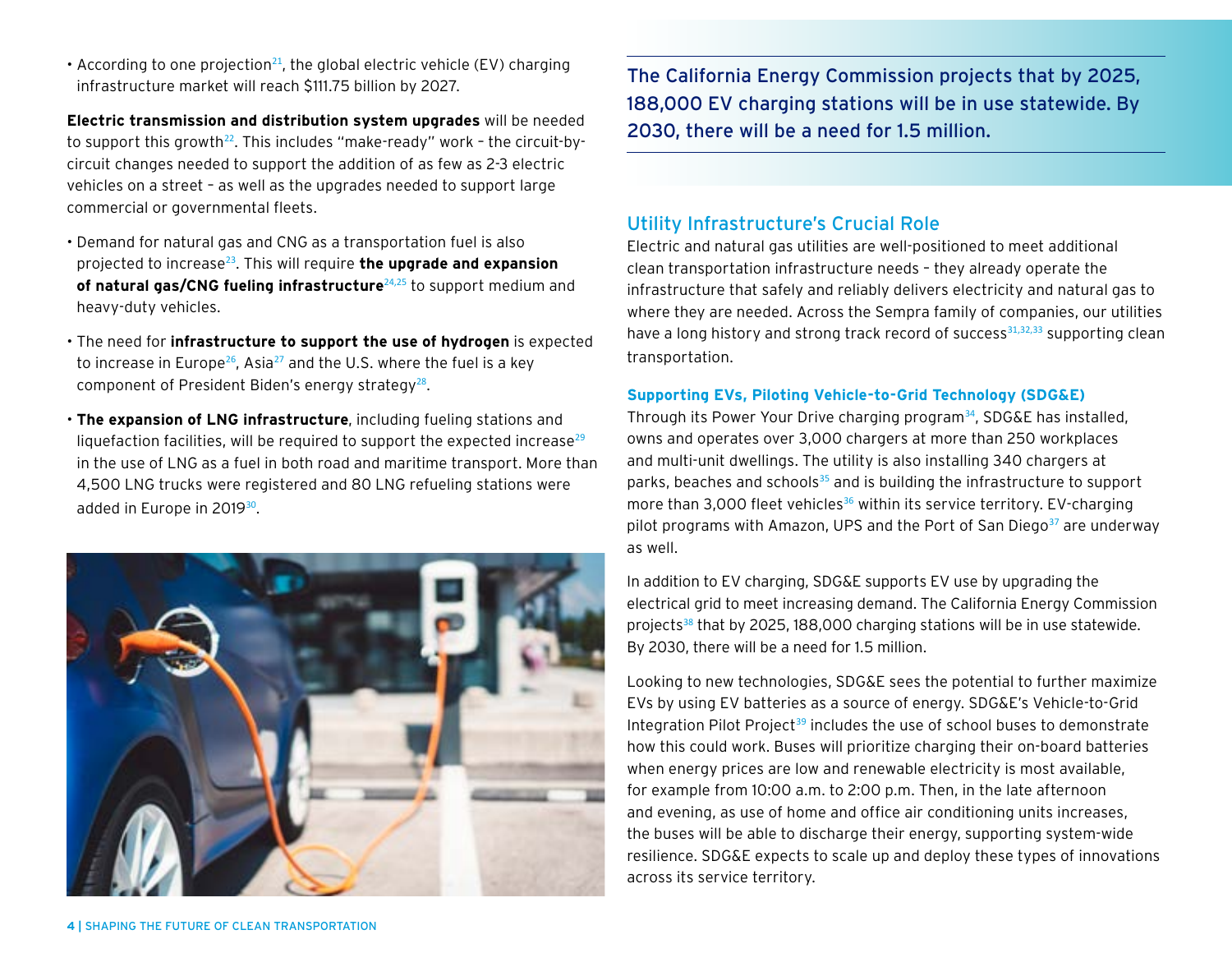

#### **Preparing for EV Fleets (Oncor)**

As the largest energy delivery company in Texas, Oncor is preparing to serve additional electric vehicles, particularly in the fleet vehicle space  $40,41$  $40,41$ .

The Texas market is particularly suited to expanded adoption of electric and electric-hybrid vehicles<sup>[42](https://sepapower.org/knowledge/texas-next-hot-market-for-evs/)</sup>, especially vehicle fleets. In fact, according to the U.S. Department of Transportation, Bureau of Transportation Statistics, nearly 13% of total U.S. freight by weight moves through Texas<sup>[43](https://www.bts.gov/freight-flows-state)</sup>, most of it through Oncor's service area. This is about the same amount as the next two largest states combined.

Planning to meet this demand will be essential. There are roughly 22,000 fleets in Oncor's service area. The company has fielded inquiries from major commercial, municipal, school and transit customers about joint planning for charging opportunities and logistics. Planning to support more than 4,000 EVs by 2022-2024 is already underway, dependent on the ability of equipment manufacturers to meet expected availability, range and total cost of ownership. And Oncor is conducting a study of the prospects for fleet electrification to gather preliminary insights into the size, shape, and speed of the approaching wave of electrification. The results of this study will enable Oncor to better prepare to meet customer needs for anticipated charging capacity.

Serving commercial and industrial areas where tens of thousands of fleet vehicles will soon need electricity will likely require adding transmission assets, including higher-capacity electric lines, transformers and substations. Oncor has also developed the Green Fleet Growth Planning Tool<sup>[44](https://utilityanalytics.com/2020/03/the-fleets-are-coming-the-fleets-are-coming-electric-trucks-that-is/)</sup>, which identifies available substation and transformer capacity and predicts how population growth will impact that capacity through 2050. This unique tool utilizes fleet charging requirements, load shapes and expected fleet growth to help identify whether capacity is currently available and when upgrades will be needed to meet customer requirements.

### **Leader in low, zero, and negative carbon fuels like CNG, RNG and Hydrogen (SoCalGas)**

SoCalGas is the largest natural gas distribution utility in the U.S., serving nearly 22 million customers in California. It supports the transition away from petroleum and diesel fuel, to the use of cleaner transportation fuels across its service territory, including the use of RNG and hydrogen.

Substantial gas-related transportation infrastructure is already in place, but additional infrastructure will be needed to support projected growth.

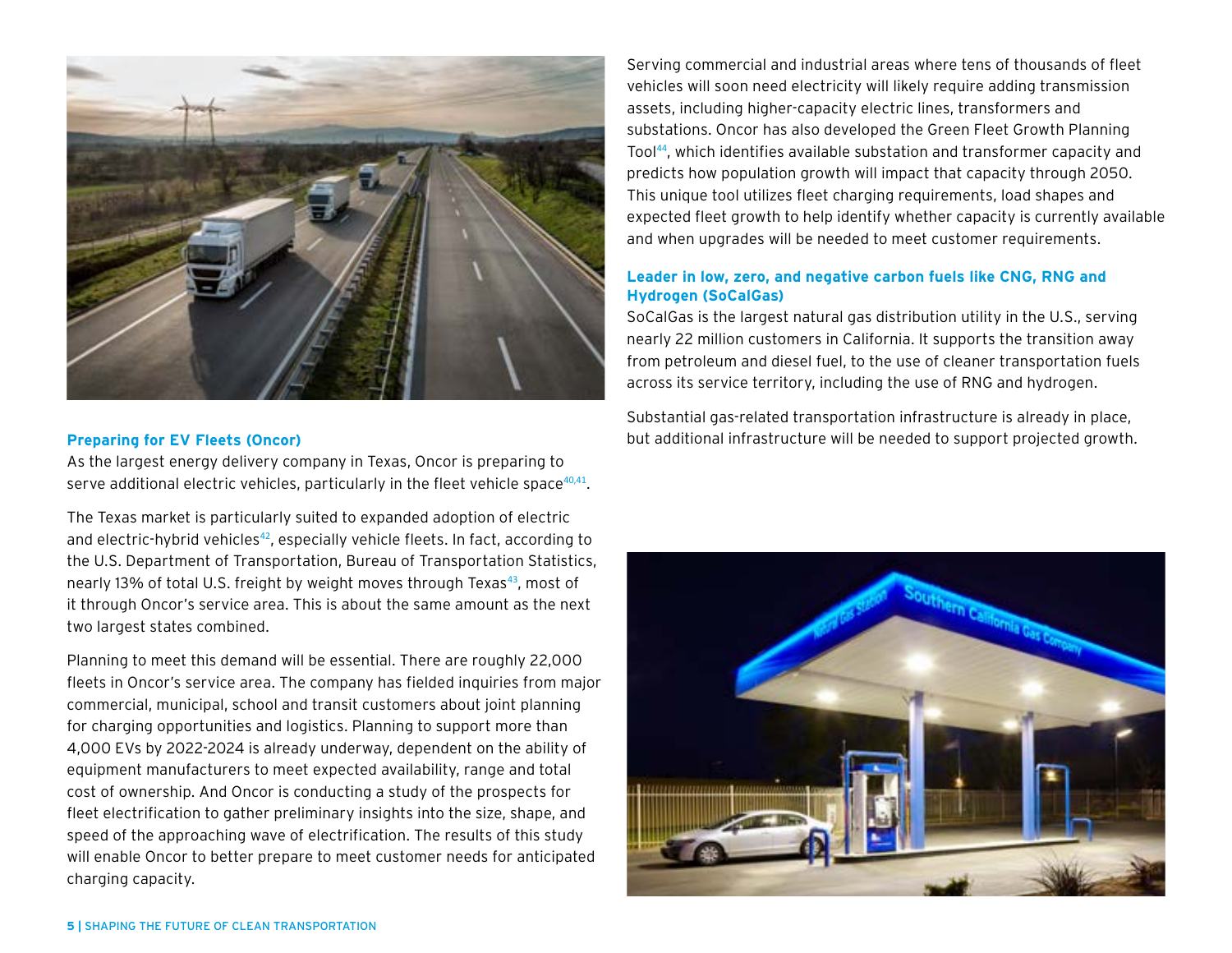#### **NGV**

Based on the 2020 California Gas Report forecast<sup>[45](https://www.socalgas.com/sites/default/files/2020-10/2020_California_Gas_Report_Joint_Utility_Biennial_Comprehensive_Filing.pdf)</sup>, SoCalGas expects the natural gas vehicle market to grow and add over 80 NGV stations and almost 4 billion cubic feet within its service territory over the next 15 years. At an estimated station cost of \$5 million dollars, this represents a third-party capital investment of over \$400 million. SoCalGas will continue to invest in the additional pipeline capacity and NGV station service lines needed to meet this demand.

#### **RNG**

Nearly 80% of the natural gas vehicles in California are already being fueled with RNG<sup>[46](https://ww3.arb.ca.gov/fuels/lcfs/dashboard/dashboard.htm)</sup>, a fuel that can have a negative carbon intensity (see chart, below). Supply of and demand for this fuel are increasing: A recent study by ICF<sup>4</sup>[7](https://gasfoundation.org/2019/12/18/renewable-sources-of-natural-gas/) estimates that by 2040, the Pacific region of the U.S. could produce between 193-372 billion cubic feet of RNG per year which would represent 66-126 percent of SoCalGas' projected 2035 core natural gas

#### **Carbon Intensity Values of EER-Adjusted Certified Pathways (2020)**

Renewable Natural Gas can have a negative carbon intensity, as outlined in this chart showing carbon intensity values of different fuels from the California Air Resources Board. source CAR[B56](https://ww2.arb.ca.gov/resources/documents/lcfs-pathway-certified-carbon-intensities)

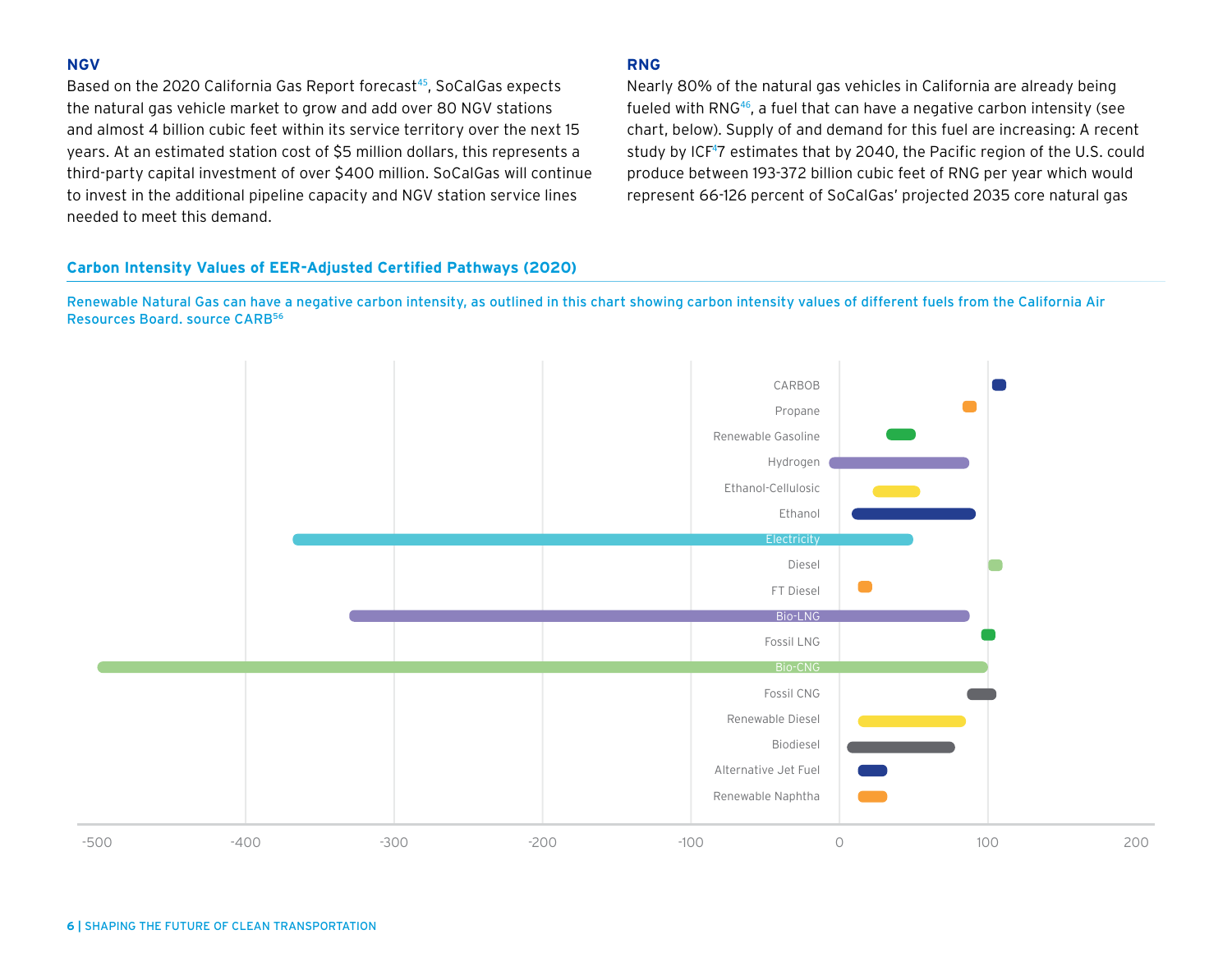consumption. As one example of increasing demand, SoCalGas currently has 15 NGV stations and is looking to add more to its system in 2021, all of which will be dispensing 100% RNG. Many sanitation management companies[48](https://www.wastedive.com/news/waste-management-ceo-projects-75-percent-cng-fleet-2021/571273/) have switched to CNG/RNG. Other large companies have purchased, and operates, NGV's with the use of CNG/RNG for their delivery vehicles $49$  as well.

#### **HYDROGEN**

Hydrogen is rapidly emerging as a clean transportation fuel. Multiple companies are currently manufacturing hydrogen fuel cell electric vehicles<sup>[50,](https://www.toyota.com/mirai/fcv.html)[51](https://www.hyundaiusa.com/us/en/vehicles/nexo),[52](https://automobiles.honda.com/clarity-fuel-cell)</sup> for the passenger vehicle sector. Recent hydrogen truck announcements include; 1) a joint venture between Daimler and Volvo $53$ , 2) plans for development of a hydrogen fuel cell powered big rig for the North American market by Toyota<sup>[54](https://www.japantimes.co.jp/news/2020/10/06/business/corporate-business/toyota-hydrogen-north-american-fuel-cell-truck/)</sup>, and 3) Hyundai's launch of the world's first heavy-duty fuel cell truck in Europe<sup>[55](https://fuelcellsworks.com/news/worlds-first-fuel-cell-heavy-duty-truck-hyundai-xcient-fuel-cell-heads-to-europe-for-commercial-use/)</sup>.

The California Energy Commission (CEC) approved a plan<sup>[56](https://www.energy.ca.gov/news/2020-12/energy-commission-approves-plan-invest-115-million-hydrogen-fueling)</sup> in December 2020 that will invest up to \$115 million to significantly increase the number of hydrogen fueling stations in the state, nearly doubling the state's investments to date and will help California nearly achieve its goal to deploy 200 public hydrogen fueling stations. Transit agencies in particular, including Orange County Transit Authority<sup>[57](https://www.octa.net/News/About/OCTA-Debuts-Nation-Largest-Hydrogen-Fueling-Station/)</sup>, Foothill Transit<sup>[58](http://foothilltransit.org/wp-content/uploads/2020/03/03-18-20-Agenda-Packet-Special-Executive.pdf)[,59](https://www.masstransitmag.com/bus/vehicles/article/21129094/managing-the-mix)</sup> and Sunline<sup>[60](https://www.sunline.org/hydrogen-cng-construction-project)</sup>, have indicated that they expect to transition to hydrogen. In addition, SoCalGas has completed preliminary site evaluations (PSE) for two major energy companies in response to their interest in hydrogen fueling stations.

The company recently announced plans $61$  to field test a new technology that can simultaneously separate and compress hydrogen from a blend of hydrogen and natural gas. At scale, this would allow hydrogen to be transported easily and affordably via the natural gas pipeline system, then extracted and compressed at fueling stations that provide hydrogen for fuel cell electric vehicles (FCEVs).

To meet the challenges posed by climate change, a focus on reducing the emissions attributed to the transportation sector is essential. As the demand for clean transportation increases, so will the need for robust and varied energy infrastructure. Sempra's operating companies, SDG&E, Oncor and SoCalGas, each bring strong track records of customer service, innovation, safety and reliability to the clean transportation space. These utilities are exploring and investing in a wide range of new opportunities to support their combined 35 million customers as the drive toward cleaner transportation accelerates.